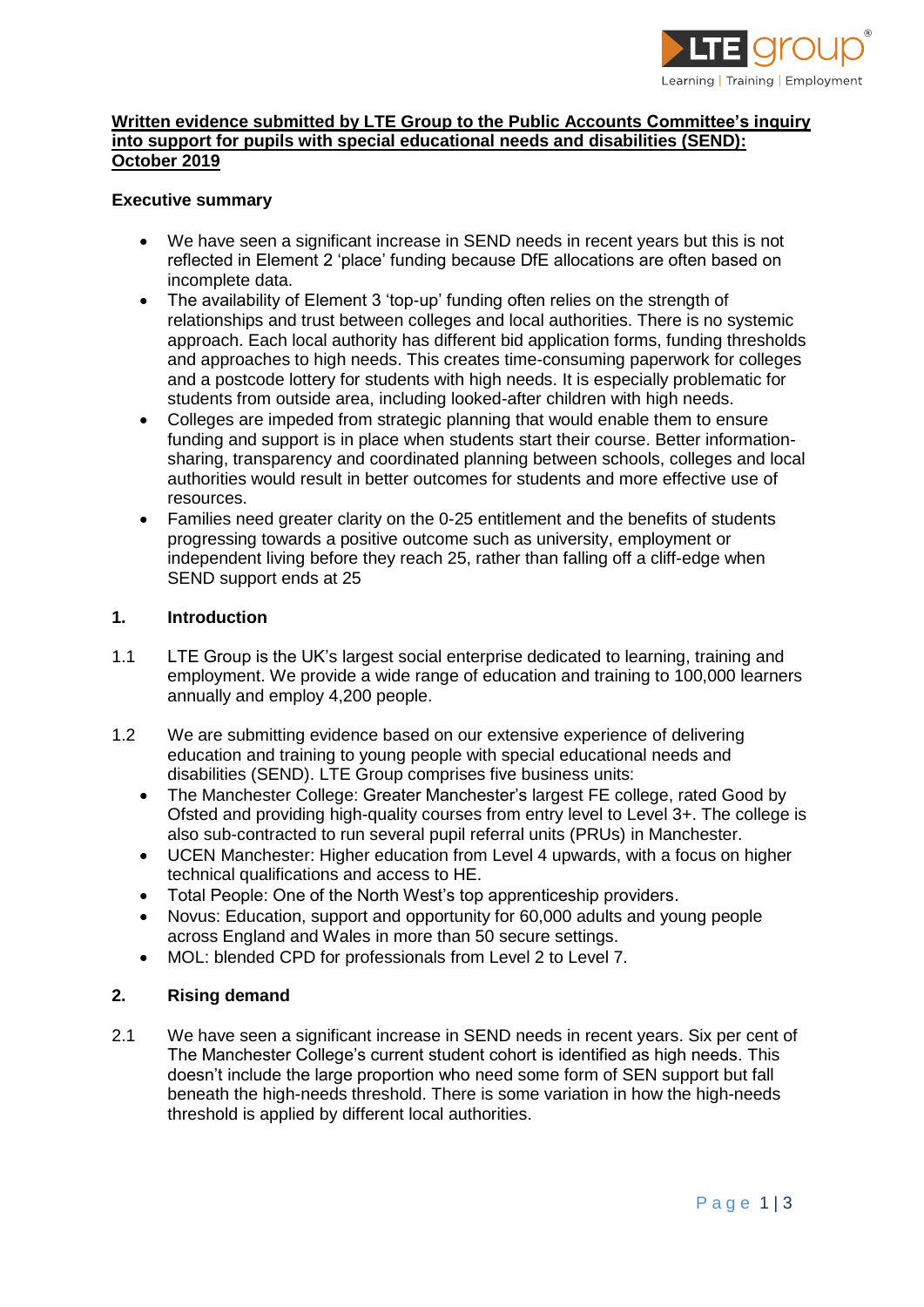

# **3. Static funding**

- 3.1 Post-16 providers including FE colleges receive three forms of funding for high-need provision:
	- Element 1, based on the national 16-19 funding formula (core funding);
	- Element 2, based on the number of places being funded (core funding); and
	- Element 3, agreed per-pupil top-up paid by the relevant local authority (top-up funding).
- 3.2 One of our biggest challenges is the Element 2 place funding. Despite growth in SEND demand of 20%-25% per annum, our Element 2 allocation has not increased since 2014. Over that time, the number of our students identified as high needs has increased from 166 in 2014 to an estimated 425 in 2019. (We anticipate funding will be confirmed for c400 of this year's students.) That means we have to go back to the relevant local authority to seek additional funding for high-needs students above the numbers funded under Element 2.
- 3.3 The current system for determining the number of places that need to be funded under Element 2 is not working. It relies on local authorities providing information to the DfE in November about the number of students with high needs and/or EHC plans that they expect to progress to sixth-form, FE colleges, and so on. However, this information may not be comprehensive and DfE therefore relies on incomplete data. In addition, the information is not shared with colleges and other providers, which impedes our ability to plan provision and ensure the proper funding and support is in place for these students at the start of their studies.

## **4. Liaison with local authorities**

- 4.1 We often find it more effective to negotiate directly with local authorities on SEND funding. However, this relies on the strength of individual relationships and there is variation between the many local authorities we work with – 10 in Greater Manchester and a number elsewhere. This unfairly disadvantages some students through a postcode lottery based on their own local authority's approach.
- 4.2 A number of our students are looked-after children with high needs who are being cared for within Manchester's care system but come from outside the area. Their home local authority is responsible for their Element 3 top-up funding, and each local authority has different thresholds and different paperwork/application processes.
- 4.3 Further, each student needs a personalised plan and therefore a personalised funding bid, based on detailed background research such as the support they have received previously. Schools are not always willing to make this information available, due to concerns over GDPR. Writing funding bids can involve a considerable amount of work for colleges. We do it because we care for our students and are determined to provide the support they need but the system could be much more efficient if there was some consistency between local authorities and better information-sharing between schools, colleges and others involved in supporting young people with SEND.
- 4.4 There is also huge variation in local authorities' willingness to provide top-up funding. We know what level of support students need but we do not know whether their local authority will fund it – the success rate for bid applications varies from 100% to just 16% of the funding requested to meet a student's SEND needs.